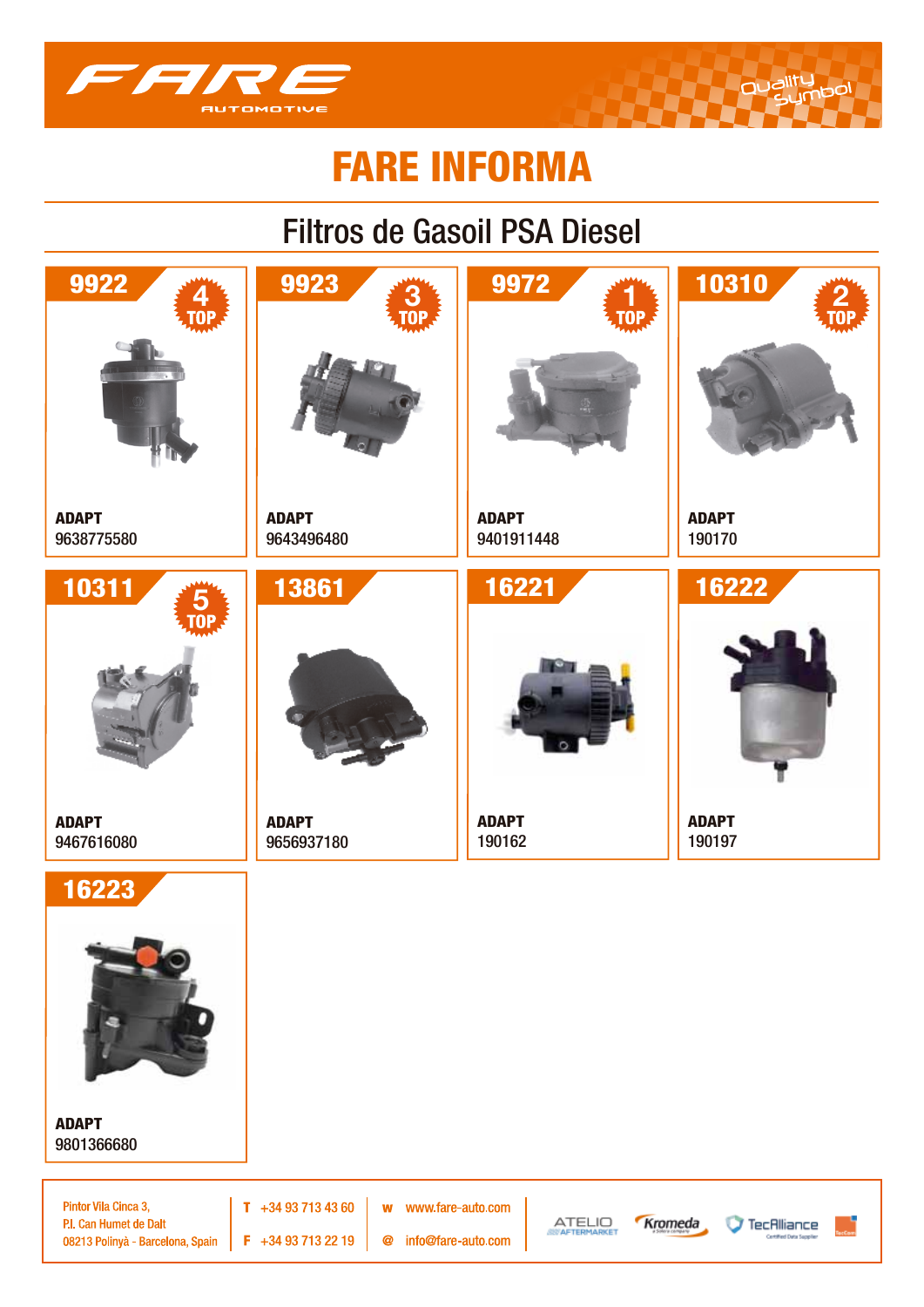

### Filtros de Gasoil PSA Diesel

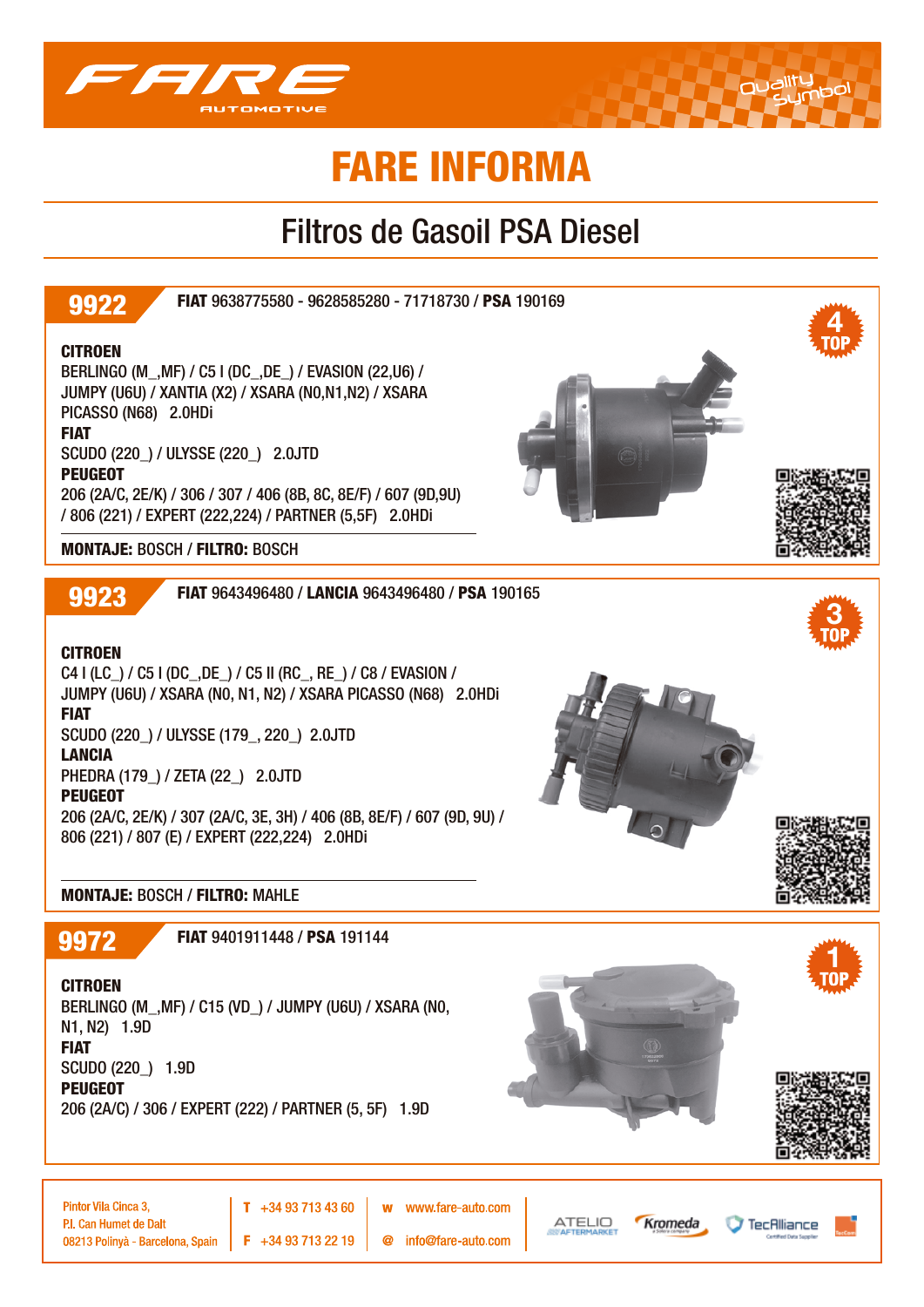

### Filtros de Gasoil PSA Diesel

### 10310

CITROËN 190170 - 190175 - 190185 / FORD 1152193 - 1671655 - 1334772 - 1677302 - 1383736 - 1484409 - 1489328 - 1148119 - 1575032 / MAZDA Y40220490 - Y40520490 - Y40520490A - Y40520490B - Y40120490 - Y40120490A / PEUGEOT 190182 / PSA 190168 - 190199 - 9684645380 - 190173 - 190184 / TOYOTA SU00100892 - SU00100696 -

#### **CITROEN**

C2 (JM\_) / C3 I (FC\_, HB\_) / C3 PLURIEL / C3 II / NEMO / XSARA (N0, N1, N2) 1.4HDi FORD FIESTA V (JH\_, JD\_) / FIESTA VI / FUSION (JU\_) 1.4TDCi MAZDA 2 (DE, DY) 1.4CD **PEUGEOT** 1007 (KM\_) / 206 (2A/C, 2E/K, T3E) / 206+ / 207 (WA\_, WC  $)/$  307 (3A/C, 3E) / BIPPER (AA ) 1.4HDi TOYOTA AYGO (\_B1\_) 1.4HDi





**5**

**2**

FIAT 9467616080 - 9401901788 / FORD 1543178 - 1340105 - 1254391 - 1458065 / FORD USA 3M5Q9155CB - 3M5Q9176BA / MAZDA Y60113480 - Y60213480 - Y60213480A - Y60213ZA5 - MINI 13327804958 - 13328517166 / PSA 190167 - 190195 / SUZUKI 1541073J00 -

#### **CITROEN**

10311

BERLINGO (B9, M\_,MF) / C2 (JM\_) / C3 I (FC\_) / C3 PICASSO / C3 II / C4 I (LA\_, LC\_, UA\_, UD\_) / C4 I PICASSO / C5 II (RC\_,RE\_) / C5 III (RD\_, TD\_) / JUMPY / XSARA PICASSO (N68) 1.6HDi FIAT SCUDO (270\_, 272\_) 1.6D Multijet FORD FIESTA V-VI / C-MAX / FOCUS II / FUSION (JU\_) 1.6TDCi MAZDA 3 (BK) 1.6 DI MINI MINI (R55, R56) 1.6 PEUGEOT 1007 (KM\_) / 206 (2D, 2A/C, 2E/K) / 207 (WA\_, WC\_,WD\_, WK\_) / 3008 (0U\_) / 307 (3A/C, 3E, 3H) / 308 (4A\_, 4C\_, 4E\_, 4H\_) / 407 (6D\_, 6E\_) 5008 / EXPERT / PARTNER 1.6HDi SUZUKI LIANA / SX4 1.6DDiS VOLVO S40 II (MS) / V50 (MW) 1.6D



TecAlliance

Pintor Vila Cinca 3. P.I. Can Humet de Dalt 08213 Polinyà - Barcelona, Spain

 $F + 34937132219$  $\omega$ 

 $T + 34937134360$ 

www.fare-auto.com w info@fare-auto.com



Kromeda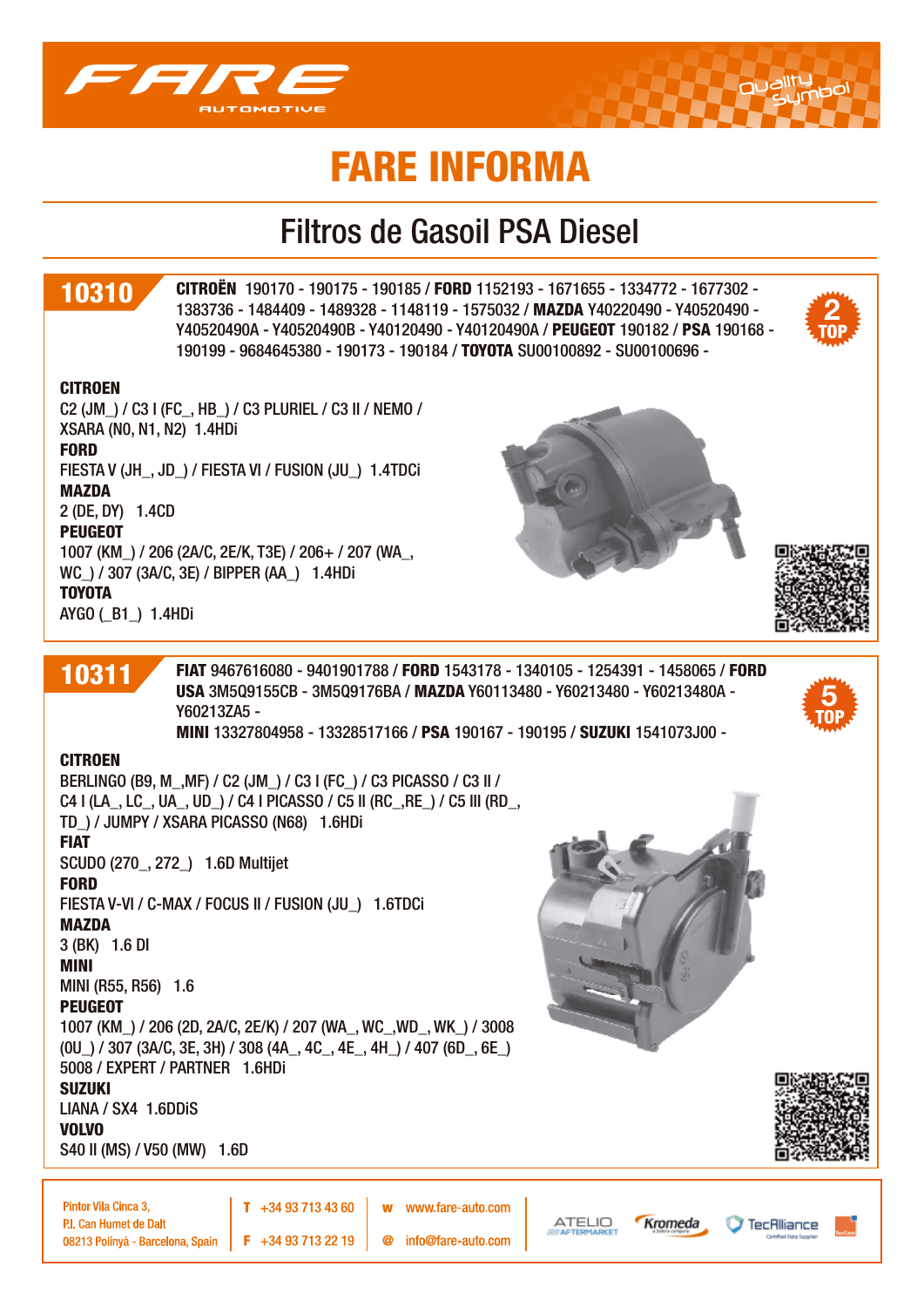

### Filtros de Gasoil PSA Diesel



CROSSLAND X 1.6TD

**PEUGEOT** 

208 / 301 / 308 II / 508 I / 2008 / 3008 / 5008 I-II / EXPERT / PARTNER / TRAVELLER 1.6BlueHDi - 2.0BlueHDi

 $T + 34937134360$ 

#### TOYOTA

PROACE 1.6D - 2.0D

TecAlliance

P.I. Can Humet de Dalt 08213 Polinvà - Barcelona, Spain

Pintor Vila Cinca 3.

 $F + 34937132219$  $\omega$ 

w

info@fare-auto.com

www.fare-auto.com